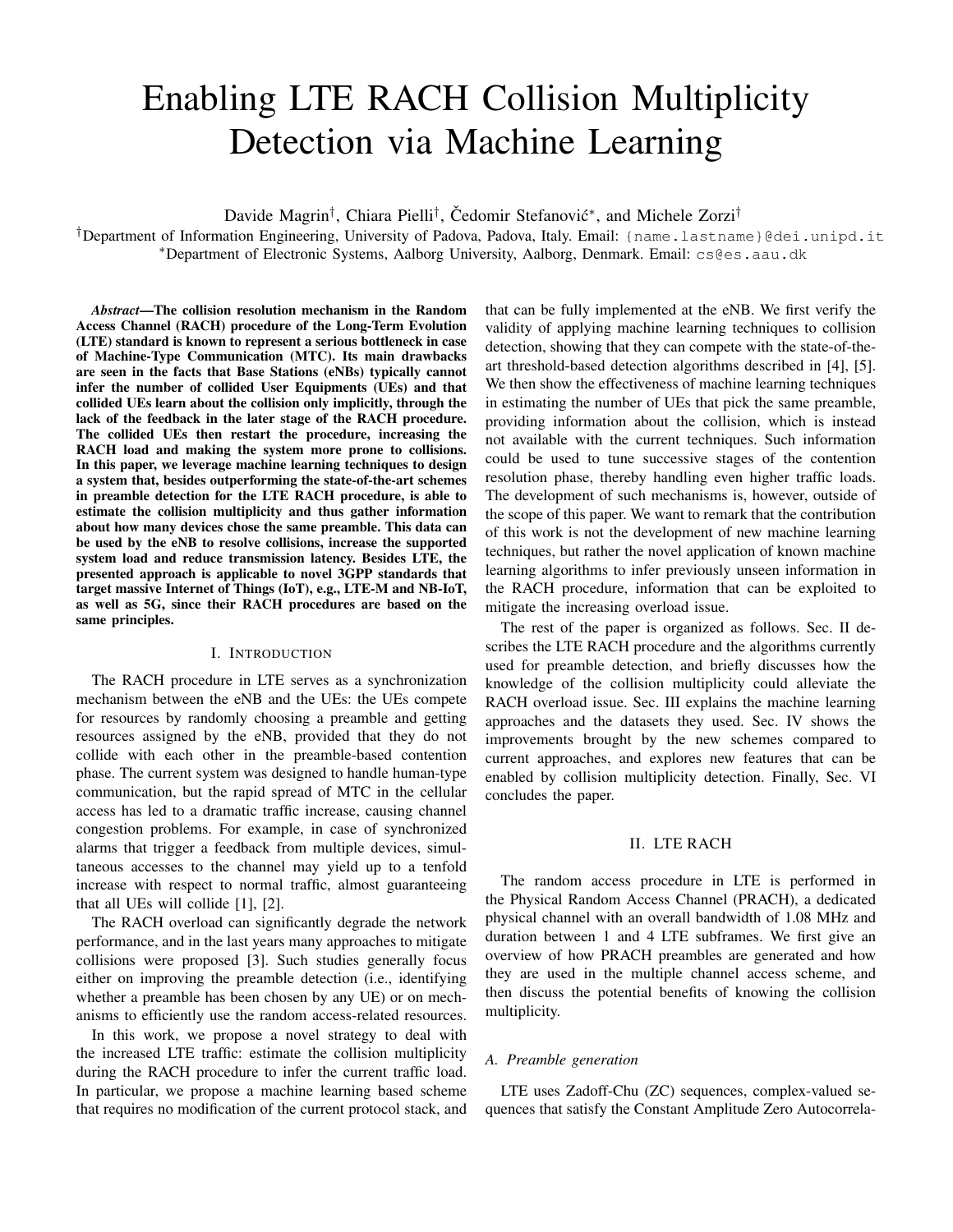tion (CAZAC) property, as a basis to create RACH preambles. A ZC sequence of odd length  $N_{ZC}$  is defined as:

$$
z_r(n) = \exp\left\{-j2\pi r \frac{n(n+1)}{N_{\text{ZC}}}\right\}, \quad n = 0, 1, \dots, N_{\text{ZC}} - 1
$$
\n(1)

where  $r \in \{1, \ldots, N_{\text{ZC}}-1\}$  is the sequence root index; the LTE standard uses  $N_{\text{ZC}} = 839^1$ . Given a root r, it is possible to generate multiple versions of the base sequence  $z_r$  through a circular shift, thereby obtaining orthogonal sequences that at the receiver exhibit a zero correlation with one another. The cyclic correlation of a ZC sequence with its root is a delta function with a peak corresponding to the shift that was applied to the root sequence. Consequently, circular correlation of a root against a superposition of different sequences obtained from that root results in multiple peaks corresponding to the individual shifts.

In this work, we consider the preamble format 0, which is typically used in cells with a radius up to 14 km, and consists in a 1 ms random access burst with preamble sequences of duration 800  $\mu$ s [4]. The full PRACH preamble is obtained by prepending the Cyclic Prefix (CP) to the ZC sequence chosen by the UE, to counteract the multi-path reflection delay spread. The CP also introduces an additional shift in the correlation peak if the preamble signal is delayed in time, enabling the eNB to estimate the channel delay experienced by a device. In order to correctly identify the chosen preamble despite the propagation delay, UEs are allowed to pick only sequences whose shift is a multiple of a base quantity  $N_{\text{CS}}$ , which is chosen so as to guarantee that the eNB can identify different preambles by applying a correlator and a peak detector to the received signal.

The LTE standard uses  $N_{\text{prb}} = 64$  preambles in each cell. In this work, we only focus on the case  $N_{\text{CS}} = 13$ , which is the smallest possible cyclic shift that allows to obtain exactly  $N<sub>prb</sub>$  preambles, so that a single root is used to generate all the LTE preambles of the cell. This configuration can be used in all cells covering a radius up to 0.79 km [4], and thus suits well densely deployed urban scenarios. From now on, we will denote as *bin* each portion of the correlation signal that corresponds to a preamble (we thus have 64 different bins).

## *B. RACH Procedure*

The RACH procedure consists of four phases.

- 1) *Random Access Preamble*: the UEs that intend to transmit data randomly choose one among  $N_{\text{prb}}$  available preambles and send it to the eNB.
- 2) *Random Access Response (RAR)*: the eNB processes the received signal, consisting in the superposition of all the transmitted preambles. For each detected preamble, it sends a RAR message to assign the uplink resources to the corresponding UE.
- 3) *L2/L3 message*: the UEs use the newly assigned data channel resources to communicate their connection request and a unique identifier.

<sup>1</sup>Except for preamble format 4, which is not treated in this paper.

4) *Contention Resolution Message*: the eNB responds to the UEs using the identifiers they communicated in their L2/L3 message, granting the requested resources.

Typically, UEs access the channel in a contention-based  $mode<sup>2</sup>$  where collisions happen when multiple UEs pick the same preamble. If the colliding preambles are received with a high enough Signal-to-Noise Ratio (SNR) and are sufficiently spaced apart in time, the eNB can detect all of them and recognize the collision, avoiding to send the RAR message to the involved UEs. Otherwise, the eNB erroneously detects a single preamble and all the colliding UEs will receive the RAR message and try to access the same resource simultaneously, colliding in the L2/L3 message phase. The UEs are implicitly informed about the collision because they do not receive the contention resolution message. In both cases, the collided UEs can then try again in a new PRACH phase, potentially increasing the RACH load. Moreover, in the latter case, channel resources are allocated fruitlessly.

#### *C. Interest in multiplicity detection*

The conventional approach to preamble detection in LTE RACH is represented by *threshold-based* detectors [4], which compare the circular correlation of the received signal with its base sequence against a previously set threshold. A preamble is detected when the corresponding bin in the correlation signal contains values above the threshold. Such threshold is typically a function of the estimated noise level: this provides direct control over the false alarm probability, which can be made arbitrarily low (at a price in missed detection performance).

Several works in the literature extend and adapt the threshold-based mechanism, e.g., to improve the computational performance at the expense of a larger missed detection probability [5], to consider multiple root sequences [6], or to counteract the problem of performance degradation due to time dispersion of the channel [7].

The emergence of the IoT paradigm and the resulting increase of MTC in many applications has however exacerbated the overload issue in the RACH procedure, requiring an extensive research effort to counteract the performance degradation due to RACH congestion. Most of the available solutions are based on initial proposals compiled by the 3GPP, including separation of random-access resources, Access Class Barring (ACB) schemes, pull-based random access and parameter optimization in the medium access control layer [8]. Other approaches assume reengineering of the LTE RACH procedure, for example by grouping LTE preambles in codewords that could convey information to the eNB [9] or by using advanced collision resolution algorithms RACH [10].

Multiplicity detection could be beneficial for many of the existing mechanisms that mitigate the RACH overload, helping a proper dimensioning of the resources dedicated to the PRACH. It may in fact allow to infer the current load of the LTE RACH, as well as trends regarding its changes. Several

<sup>&</sup>lt;sup>2</sup>The standard provides also a contention-free mode for handover and other special delay-sensitive cases.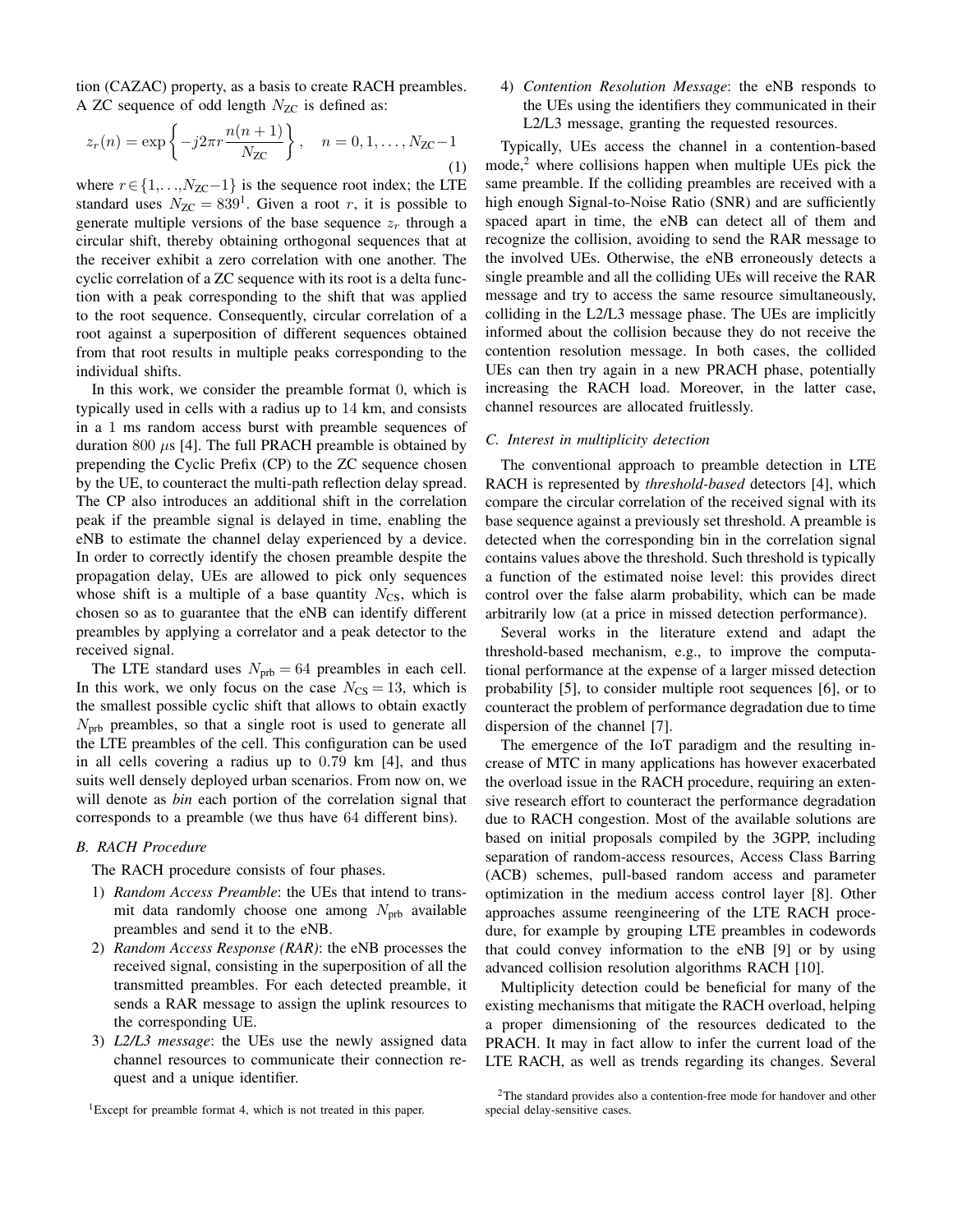approaches leverage on (possibly dynamic) estimates of the traffic load, implying that knowing the collision multiplicity could yield enhanced performance. For example, [11] proposes a learning automaton based algorithm that dynamically adapts an ACB scheme based on the estimated arrival rate and asymptotically converges to the optimal case of full information available at the eNB: knowing the collision multiplicity the algorithm could optimally adapt the ACB parameters from the beginning. Similarly, [12] proposes a strategy to automatically configure the random access parameters based on the number of collided preambles and the estimated traffic rate, which is dynamically updated using a moving average filter. Such estimate could be replaced or integrated with the information about the collision multiplicity, yielding a more realistic value of the traffic demand and improved collision resolution performance.

As a final remark, we highlight that the focus of the paper is on the multiplicity detection, while its coupling with advanced LTE RACH algorithms is left for further work.

## III. MACHINE LEARNING APPROACHES

In this work, we apply Machine Learning (ML) techniques to preamble detection, i.e., determining whether a certain preamble was sent or not, and preamble multiplicity detection, i.e., determining how many devices sent the same preamble, in LTE. The proposal of using ML to solve the problem of preamble detection is motivated by the fact that the peaks in the correlation signal (see Sec. II-A) contain structured information based on the behavior of the channel. This fact can be seen in Fig. 1, which compares the peaks obtained in the AWGN and Rayleigh channels, and highlights how the peak takes the shape of the channel's power delay profile in the Rayleigh case. While basic approaches can still obtain satisfactory results by simply comparing the height of the peaks to a threshold, ML approaches can access more information by considering the whole correlation signal; potentially, they can learn to rely on the shape, position and height of the peaks to make their classification decision and correctly distinguish real peaks from those caused by noise. In this work, we consider two different ML techniques, namely Logistic Regression (LR) and Neural Network (NN), which strike a good balance between complexity and performance.

In the remainder of this section, we first describe the dataset we used, and then discuss the employed ML techniques.

## *A. Learning from data*

The necessary premise for every ML algorithm is to have data available, which can be used to *train* these systems and make them "learn." Our goal is to detect the number of UEs that chose a certain preamble, given the signal received at the eNB. This can be modeled as a classification problem since our desired output is a category. Classification problems are a type of supervised learning, where the model is fed with input data X and the corresponding desired output data  $Y = f(X)$ . These labeled data are denoted as *training data* and are used as examples to extract a general rule to map an input to the



Figure 1: Correlation generated by different channel models

correct output: the goal is to approximate the mapping function  $f(\cdot)$  so as to correctly predict the output data corresponding to a previously unseen input. This is achieved by iteratively optimizing an objective function based on a cost function, which measures the distance between the desired output and the prediction and thus must be minimized.

The performance of a classification algorithm is typically evaluated using the *accuracy* metric, which represents the percentage of predictions that are correct. Once the algorithm has been trained, its performance is evaluated over a previously unseen *test dataset*.

Other important metrics in binary classification are the false positive and true positive rates. The false positive rate, also referred to as *false alarm probability*, is the probability of falsely identifying a sample as belonging to a class. The true positive rate, also known as *detection probability*, is the probability of correctly identifying a sample.

#### *B. Dataset generation*

Research about multiplicity collision in the RACH procedure is quite modest and, to the best of our knowledge, there is no publicly available dataset that relates the signal received at the eNB with the information of the preambles chosen by each UE. Hence, we generated our own dataset using the MATLAB LTE System Toolbox<sup>TM</sup>,<sup>3</sup> which provides standard-compliant functions for the design, simulation, and verification of the LTE communication system.

In this section, we explain how we generate our dataset, i.e., which data we extracted and the scenarios we considered.

*1) Data labeling:* to run ML algorithms, we need a map between (i) the signal received at the eNB at the end of Phase 1) of the RACH procedure (see Sec. II-B), and (ii) the number of UEs that selected each preamble. These will represent the input and output data of the algorithms, respectively. Accordingly, each simulation consists of simultaneous random access attempts from a certain number of UEs, each choosing one of the  $N_{\text{prb}}$  available preambles. The MATLAB LTE module allows to extrapolate the corresponding correlation signal at the eNB, i.e., the output of the cyclic correlation of the received signal with respect to the root index (see Sec. II-A). Each preamble is uniquely mapped to a bin, i.e., a

<sup>3</sup>https://www.mathworks.com/products/lte-system.html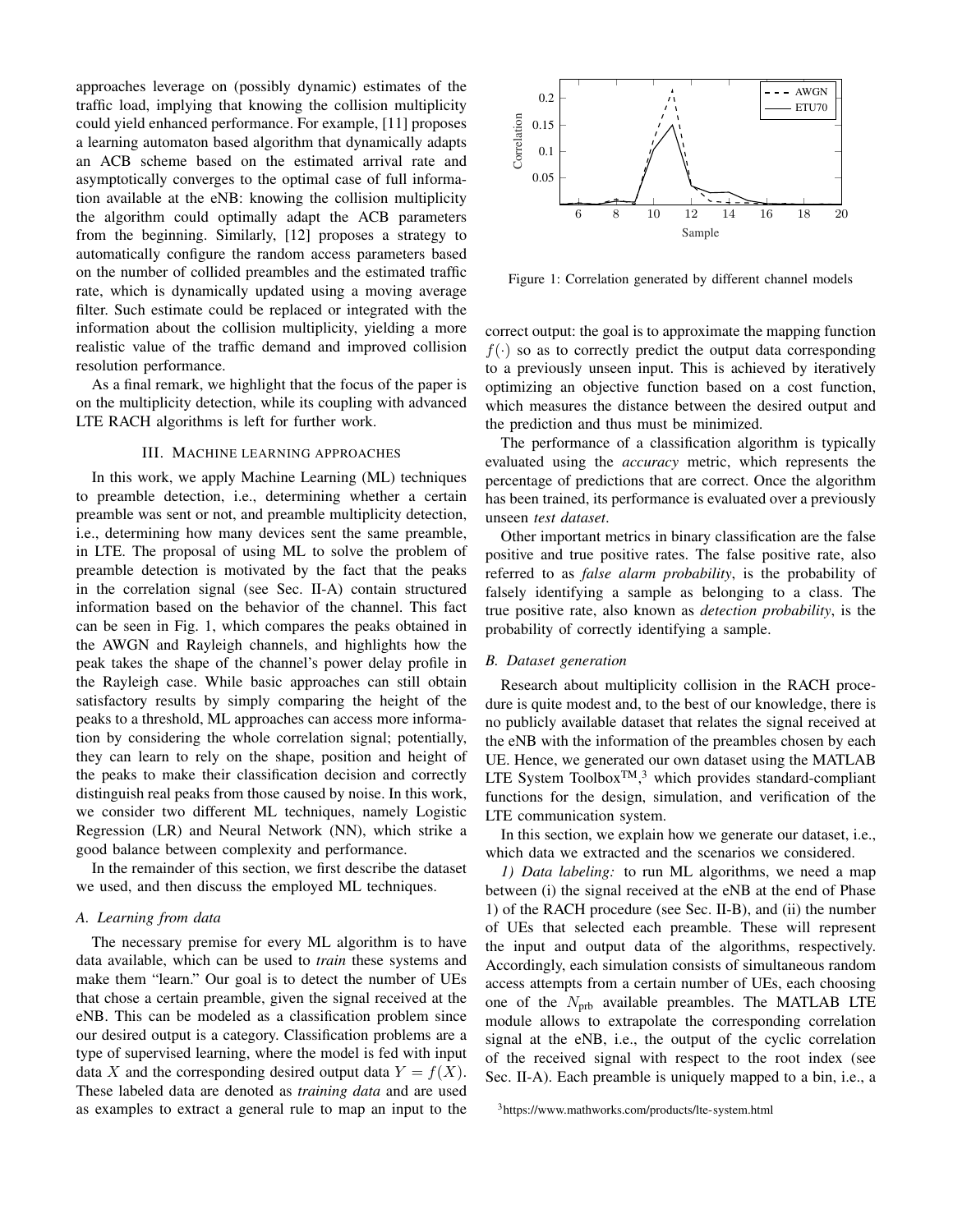

Figure 2: Example of correlation signal with 16 bins.

correlation window of predefined size, according to the value of  $N_{\text{CS}}$ . Since we are interested in how many devices chose each preamble, we decided to consider each bin separately, rather than the correlation signal as a whole. Fig. 2 shows an example output of the MATLAB LTE module.

*2) Applications:* we investigated two distinct applications, preamble and multiplicity detection. The former aims at comparing the performance of the proposed ML systems to the state of the art, so the goal is to identify *whether* and *which* preamble was sent. The latter application, instead, targets the estimate of the number of UEs that chose the same preamble.

For preamble detection, we used three distinct datasets: (i) a noise-only set of correlations, used to evaluate false alarm probabilities according to the eNB testing specification [13]; (ii) a set of correlation signals obtained when only a single UE is transmitting, used to test missed detection; (iii) a dataset containing both noise-only and single UE correlations, used for the training of the ML systems. For multiplicity detection, instead, we generated a dataset with bins containing from 0 to 5 preambles; 70% of the bins were used for training and 30% for testing. All datasets were generated considering multiple scenarios, that differ in two features:

- *Noise level*. The signal received at the eNB is the superposition of all the transmitted preambles, corrupted by noise, expressed in terms of SNR. Based on the performance of the ML systems we tested, we decided to focus on an SNR range between  $-20$  dB and  $-12$  dB.
- *Channel model*. We considered an Additive White Gaussian Noise (AWGN) channel and an ETU70, i.e., an Extended Typical Urban channel with 70 Hz Doppler affected by Rayleigh fading.

For each scenario, we ran over  $10^5$  independent simulations, obtaining the correlation signal in each bin and the number of UEs that selected the corresponding preamble.

*3) Traffic intensity:* while the preamble detection problem requires the transmission of at most one preamble per RACH attempt, the number of competing devices is a critical parameter for the multiplicity detection. The 3GPP proposes a model for highly correlated traffic arrivals [14], where the number of UEs in each random access opportunity in the considered time frame follows a Beta distribution. The study defines a possible massive access scenario with up to 30000 devices accessing the channel "synchronously," i.e., over a time interval of about 10 s. Considering RACH opportunities to happen every 20 ms, this corresponds to a maximum expected number of devices that participate in the same RACH opportunity of about 120. We therefore generated our dataset with 120 UEs randomly choosing among the  $N_{\text{prb}}$  available preambles: due to the binomial distribution nature of the preamble selection mechanism, 99% of the bins generated in this way have at most 5 devices choosing that preamble.

#### *C. Logistic regression*

LR is a statistical method that predicts the probability that an input data belongs or not to a certain class. The rationale behind LR is that the input space can be separated into two complementary regions, one for each class, by a linear boundary. It differs from linear regression because the dependent, output variable is binary rather than continuous, and this method is in fact intended for classification problems. The probability that the output belongs to one or the other class is expressed by means of a sigmoid  $\sigma(\cdot)$ , also called logistic function, from which LR takes its name. Function  $\sigma(\cdot)$ depends on some weights, which are tuned during the training phase of the LR in such a way to minimize a predefined cost function (see Sec. III-A).

Given an SNR value, we trained different LR models for each type of channel considered, and for both the investigated problems (preamble detection and collision multiplicity), using the open source scikit-learn library in Python<sup>4</sup>. We used the dataset described in Sec. III-B, so that the logistic regressor is fed with the correlation signal obtained at the receiver in a bin, while the output data is the number of UEs that picked the preamble corresponding to the considered bin. For preamble detection, there are two possible classes, i.e., 0 or at least one UE, while the number of possible classes in the collision multiplicity problem is  $N_{\text{max}} + 1$ , where  $N_{\text{max}}$  is the maximum number of colliding UEs we are interested in estimating; we set  $N_{\text{max}} = 5$ . In our case, choosing among  $N_{\text{max}} + 1$  alternatives can be modeled as a set of  $N_{\text{max}}$ independent binary choices (a pivot alternative is compared to the remaining  $N_{\text{max}}$  ones). This method, commonly denoted as "one vs. all," makes the training complexity linear in  $N_{\text{max}}$ .

## *D. Neural network*

Artificial NNs [15] are a class of mathematical models that are considered universal approximators [16], as they are able to represent, up to any accuracy, any non linear function. The basic units of NNs are called *neurons*, and are organized in multiple layers. Any NN has an input layer fed with the data to process, an output layer that represents the corresponding output determined by the network, and possibly one or more hidden layers. Neurons represent nonlinear multi-input single-output functions: such functions are characterized by some weights and biases, which represent the interconnections among the neurons and are progressively

<sup>4</sup>https://scikit-learn.org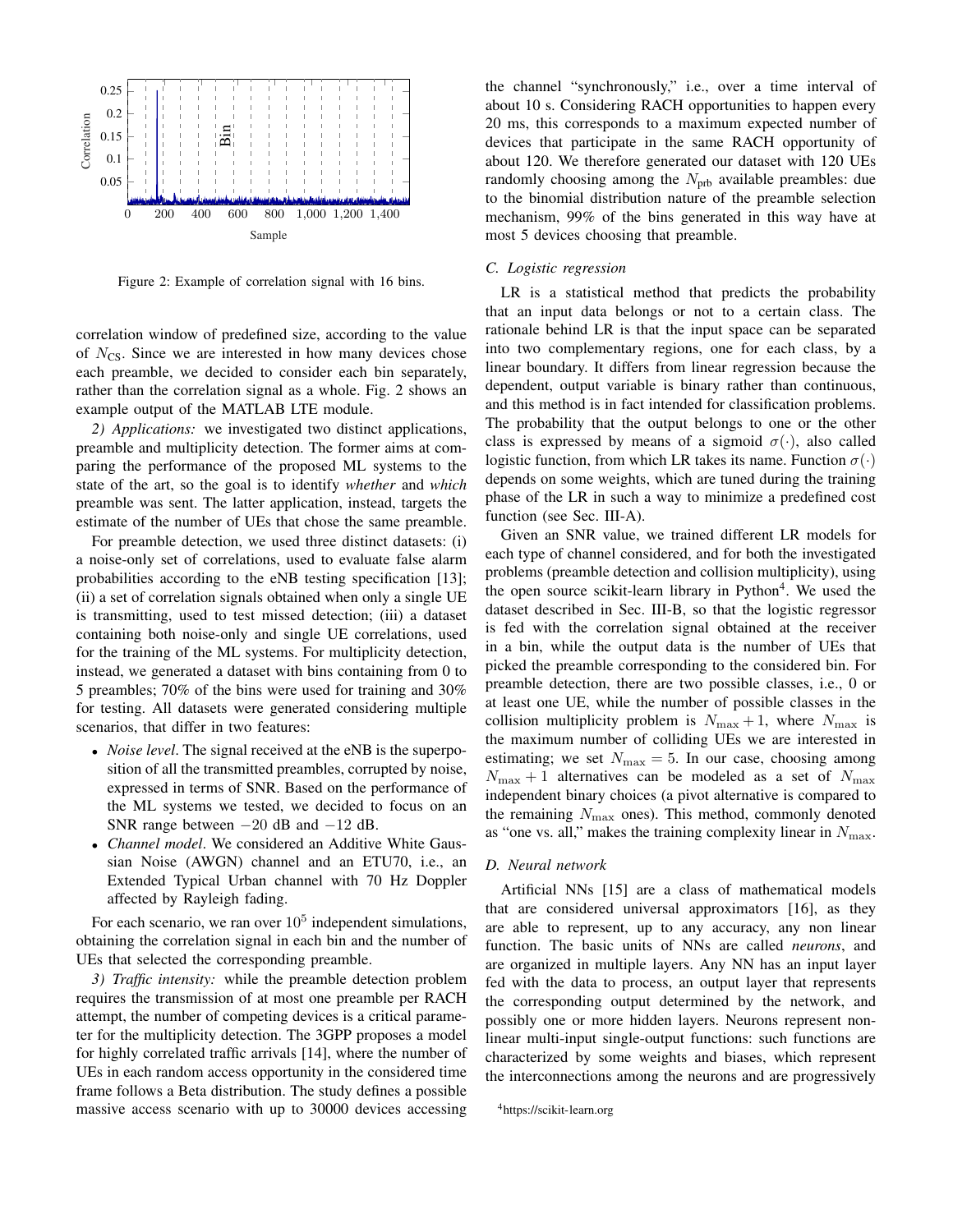

Figure 3: Detection performance comparison in an AWGN channel.

tuned during the training phase to produce the desired output. NNs are an extremely powerful tool because they can infer even very complex functions, that analytical models or simpler approaches such as LR fail to describe, and thus provide an adequate way to detect and make use of the information that is inherently available in the correlation signal.

We used a simple feedforward NN, i.e., a fully-connected network where any neuron in layer  $i$  is connected to every neuron in the next layer  $i+1$ . For each SNR value, channel type and problem to solve (preamble detection or collision multiplicity), we trained a different NN using the  $Keras<sup>5</sup>$ library. The input data is the correlation signal obtained at the eNB for one bin, requiring 24 neurons in the input layer. The output layer has  $N_{\text{max}}+1$  nodes, where  $N_{\text{max}}$  is the maximum number of colliding UEs we are interested in estimating  $(N_{\text{max}} = 1$  for preamble detection,  $N_{\text{max}} = 5$  for collision multiplicity). We used 2 hidden layers.

In both scenarios, for all layers but the last one, the activation function (i.e., the function that dictates how a neuron's weighted input is mapped into its output) is the rectifier function, whereas for the output layer we decided to use a softmax function, as usually done in classification problems. This implies that the NN outputs a separate probability for each of the possible classes and chooses the most probable class. Additionally, we inserted dropout layers with the aim of helping the NN generalize and speed up the learning process. Dropout refers to ignoring neurons during the training phase: more specifically, at each training stage, individual neurons are either dropped out of the network with probability  $1-p$  or kept with probability  $p$ , so that a reduced network is left; incoming and outgoing edges to a dropped-out neuron are also removed. This technique is used to prevent over-fitting of training data, caused by the co-dependencies that neurons develop amongst each other, which curb the individual power of each neuron.



Figure 4: NN, LR and best threshold system detection performance comparison in an ETU70 channel.

### IV. RESULTS

We first compared the performance of the LR and NN methods in preamble detection to those obtained with state-ofthe-art detectors, and then evaluate the performance that the ML approaches achieve in collision multiplicity estimation.

## *A. Preamble detection performance*

To guarantee a fair comparison with state-of-the-art threshold-based detection, we conducted our simulations according to the LTE specifications on eNB conformance testing [13]. We thus measured the *missed detection probability*, i.e., the probability that a transmitted preamble remains undetected at the eNB, and the *false alarm probability*, i.e., the probability that the eNB wrongly detects a transmission in an unused bin (see Sec. III-A).

The test dataset used to evaluate the detection performance contains bins belonging to correlation signals in which exactly one device was transmitting. The dataset used for training of the ML systems, instead, consists of bins coming from  $10<sup>5</sup>$ correlation signals containing either 0 or 1 preambles.

Fig. 3 shows the missed detection probability for both the LR and the NN schemes in the case of an AWGN channel, together with the performance of the algorithms proposed in [5]. The scheme based on LR yields worse performance than those leveraging thresholds, because of its extreme simplicity; the mediocre performance obtained with LR suggests that the correlation signal at the eNB and the transmission of defined preambles are data that are not completely separable, but are rather related in a more complex way. This is supported by the outstanding performance of the NN, which provides a gain in the range of 2 to 3 dB with respect to the best thresholdbased detector for all values of SNR, yielding a performance which conforms to the standard requirements. We remark that, rigorously, missed detection probability should also include the cases of a wrong UE delay estimation. However, in the case of ML based systems, which are not capable of estimating this parameter, delay detection cannot be taken into account.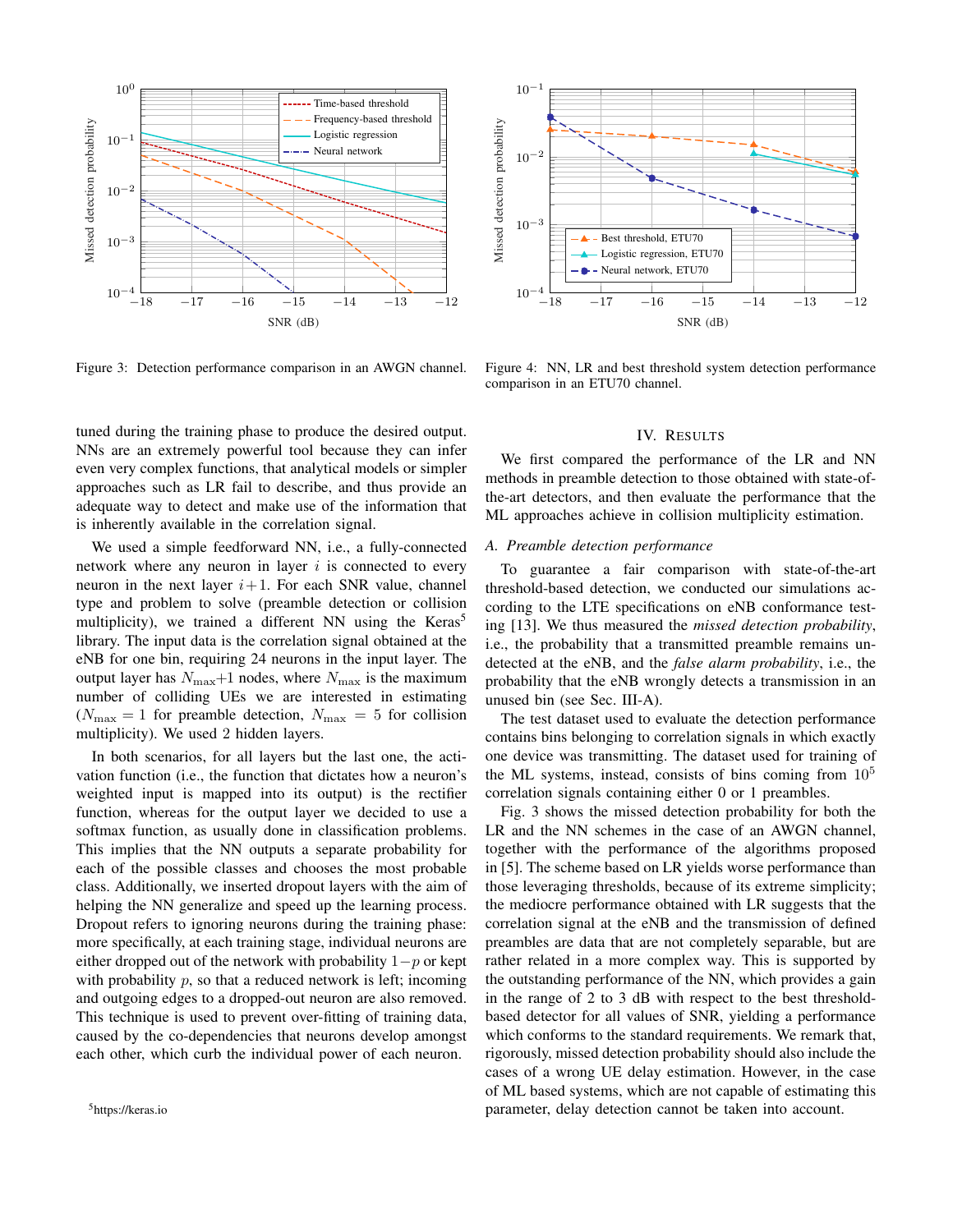

Figure 5: Probability that the estimate on the multiplicity is wrong by different offsets in an AWGN channel.

Fig. 4 shows a comparison between the detection performance of the NN and LR in the case of an ETU70 channel, and compares them with the performance of the best thresholdbased detection scheme. Also in this case, the NN achieves a significant improvement in detection performance, upwards of 4 dB with respect to the threshold-based schemes described in [5]. LR performance is only shown at SNR values in which the false alarm probability requirement is satisfied.

As concerns the false alarm probability, the standard sets the minimum requirement for this metric at  $0.1\%$  [13]. ML approaches do not provide the same direct control over the false alarm probability that threshold-based schemes offer. With the LR scheme, the false alarm probability requirement is respected for SNR larger than -16 dB. On the other hand, the false alarm probability obtained with the NN was consistently under the required 0.1% threshold for all the analyzed SNR values, for both AWGN and ETU70 channels.

## *B. Multiplicity detection*

The main goal of this work is to show the validity of ML schemes in multiplicity detection. To do so, we decided to measure the frequency of errors in the estimation. Let  $x$  represent the actual number of preambles in a bin, i.e., the number of UEs that chose the same preamble, and  $\hat{x}$ the corresponding estimate made by the ML scheme. Fig. 5 shows, for both the LR and NN approaches, the probability that the absolute difference between the estimated and the actual number of preambles in a bin is an *offset* n, namely  $P(|x - \hat{x}| = n)$ . An offset of 0 represents the probability of guessing exactly the number of preambles in the bin, an offset of 1 represents the probability that the difference between the estimated and real number of transmitted preambles is  $\pm 1$ , and so on. Analogously, Fig. 6 shows the same results in the case of an ETU70 channel for the same system configurations.

As expected, lower SNR values give higher error probabilities. The NN clearly outperforms the LR approach, thanks to its higher complexity, which allows to infer even very com-



Figure 6: Probability that the estimate on the multiplicity is wrong by different offsets in an ETU70 channel.

Table I: Confusion matrices;  $SNR = -16$  dB, AWGN channel.

| Neural Network                |                |          |                |                |          |          |
|-------------------------------|----------------|----------|----------------|----------------|----------|----------|
| $\boldsymbol{x}$<br>$\hat{x}$ | $\overline{0}$ | 1        | $\overline{2}$ | 3              | 4        | 5        |
| $\overline{0}$                | 0.996          | 0.003    | $\overline{0}$ | $\overline{0}$ | $\theta$ | $\theta$ |
| 1                             | 0              | 0.972    | 0.027          | 0              | 0        | 0        |
| $\overline{2}$                | 0              | 0.005    | 0.987          | 0.007          | $\theta$ | $\theta$ |
| $\overline{3}$                | 0              | 0        | 0.013          | 0.978          | 0.007    | $\theta$ |
| $\overline{4}$                | 0              | 0        | 0              | 0.018          | 0.971    | 0.009    |
| 5                             | 0              | $\theta$ | $\theta$       | 0              | 0.033    | 0.966    |
| Logistic regression           |                |          |                |                |          |          |
| $\boldsymbol{x}$<br>$\hat{x}$ | $\theta$       | 1        | $\overline{c}$ | 3              | 4        | 5        |
| $\Omega$                      | 1              | $\Omega$ | $\theta$       | $\theta$       | $\theta$ | $\theta$ |
| 1                             | 0.018          | 0.735    | 0.239          | 0.007          | $\theta$ | 0        |
| $\overline{2}$                | 0              | 0.048    | 0.604          | 0.334          | 0.011    | 0        |
| $\overline{3}$                | 0              | 0        | 0.062          | 0.659          | 0.278    | $\Omega$ |
| $\overline{\mathcal{L}}$      | 0              | 0        | 0              | 0.086          | 0.813    | 0.099    |
| 5                             | 0              | 0        | $\Omega$       | 0              | 0.088    | 0.912    |

plicated relations between its input and output data. Although LR could not compete with the NN in preamble detection (see Fig. 3), a linear approach is still able to extract the information needed to identify the number of transmitters in each bin from the signal received at the eNB with a probability of around 0.8 in the AWGN case, and gets the multiplicity wrong by at most 1 with a probability of 0.99. The NN scheme, instead, in the AWGN case guarantees with a probability of about 0.999 to have an estimate that is either correct or only off by one, even for very low SNR values, and yields exact guesses with a probability of 0.9. The performance of the ML schemes, and especially of NN, gets worse for worse channel conditions, as Fig. 6 shows.

Tab. I contains the normalized confusion matrices for the NN and LR systems, in the case of  $SNR = -16$  dB: the rows represent the actual multiplicity value  $x$ , while the columns represent the value estimated by the ML scheme  $\hat{x}$ . Hence, the confusion matrix for an ideal system would have ones along the diagonal, signifying that for each input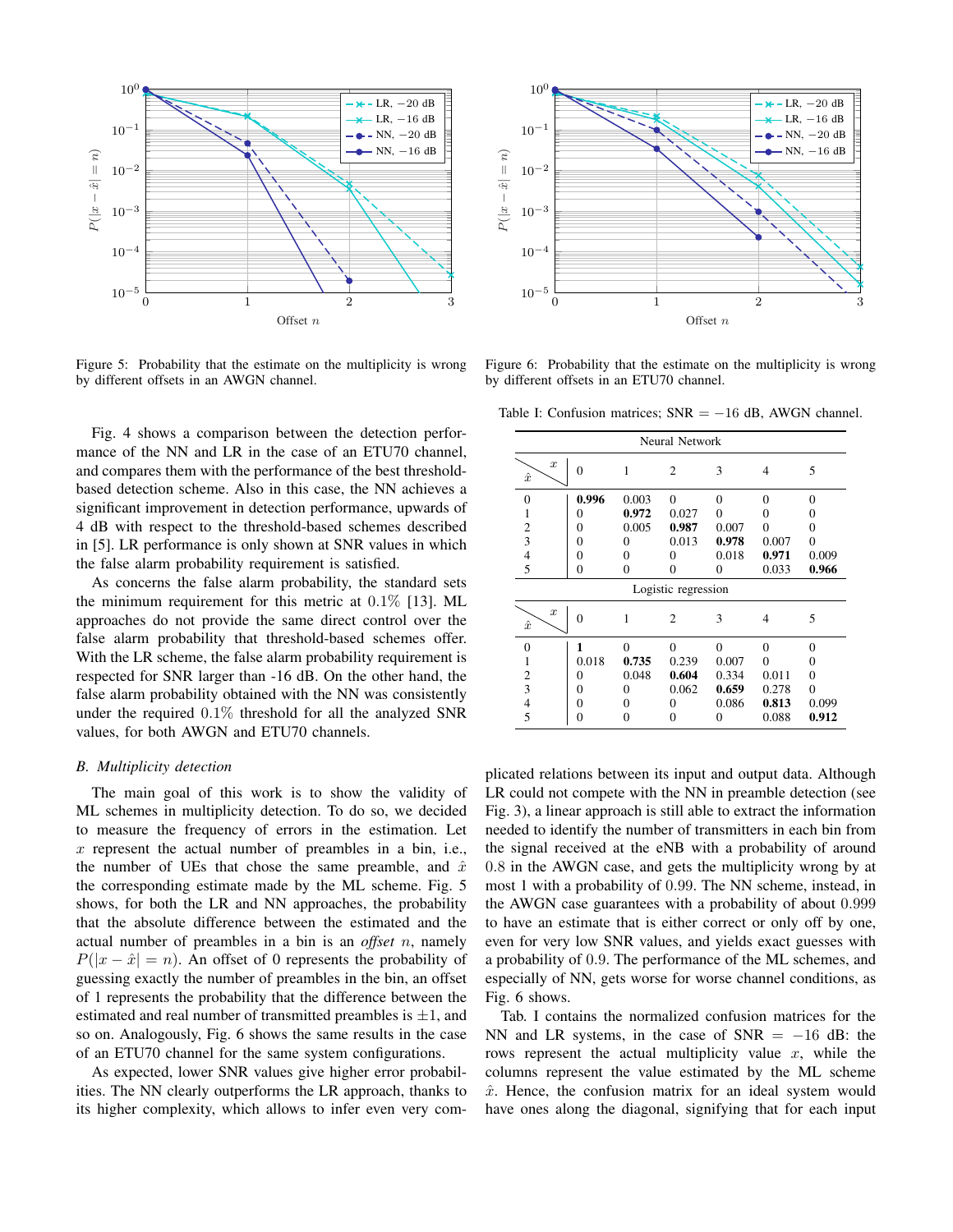

Figure 7: Logistic Regression ROC for  $SNR = -16$  dB

the labeling is correct with probability 1. It can be seen that the NN consistently outperforms LR, except for the case of no preambles being sent, where LR achieves a perfect score. Despite this perfect performance in the correct detection of no preambles in the bin, the LR scheme is heavily affected by a wrong detection rate in case of 1 preamble being sent, thus motivating the bad overall detection performance seen in Fig. 3. Furthermore, the confusion matrices also show that the LR scheme tends to overestimate the number of preambles in a bin, while the NN yields a more symmetrical error.

The behavior highlighted with the confusion matrices can be also seen in the Receiver Operating Characteristic (ROC) curves, which show the true positive rate against the false positive rate, giving a measure of the diagnostic ability of a binary classifier system as its discrimination threshold is varied. The dataset used for the evaluation of the ROC curves contains balanced amounts of each class, so as not to skew the curves. Since in our case we are dealing with multiple classes, we used the "one vs. all" method to perform binary classification and obtain a ROC curve, thus using a binary classifier for each possible class, as previously done for LR (see Sec. III-C). Fig. 7 shows the ROC curve obtained with LR for each class (i.e., number of users that chose the same bin) for the same configuration of the confusion matrices, i.e., AWGN channel and  $SNR = -16$  dB. The curves confirm the perfect detection performance for Class 0, and illustrate how Classes 2 to 4 are the most difficult ones to correctly detect, because of the tendency of the LR to overestimate the number of preambles in a bin. When this overestimation is not possible, as in the case of Class 5, the performance is significantly better and very close to that of Class 1. In the case of the NN instead, all the classes basically yield the same performance, as per Table I. We thus only represented the average ROC, obtained as the average of the ROC curves of each class, which confirms the validity of the NN in multiplicity detection.

The NN yields an outstanding ROC curve even for worse channel conditions and more challenging channels. This can



Figure 8: Neural Network average ROC for various combinations of SNR and channel type.

be seen in Fig. 8, which shows a portion of the average ROC curve obtained with the NN for the two considered channel types (AWGN and ETU70) and for two values of the SNR, namely  $-20$  and  $-16$  dB. We only reported the upper left corner of the whole curve, to highlight the differences of the system configurations. Clearly, the performance improves with higher SNRs and with a simpler channel.

## V. MACHINE LEARNING LIMITATIONS

Although they have been shown to provide good results in preamble detection and collision multiplicity estimation, ML approaches entail some disadvantages, which we describe next.

## *A. Complexity*

Even though the training phase of ML based detection is performed offline, such approaches are more complex than threshold-based detection, and inevitably require a larger computational effort. In fact, while state-of-the-art schemes only need to compare each correlation sample with a predefined threshold, a detector based on LR needs to perform a multiplication for each sample, and then sum all the obtained results to get to a decision. To perform multiplicity detection, such operations need to be performed for each classifier as described in Sec. III-C. Neural networks also need to perform a number of operations that is proportional to the network complexity, and could be larger than the operations required by a LR scheme in the case of detection. When compared to a LR scheme in the case of multiplicity estimation, however, a NN needs to perform roughly the same number of operations as in the detection scheme, since it already outputs a classification. In fairness to ML, we remark that the complexity burden of the proposed algorithms is on the eNB, whose hardware and software capabilities are constantly improving and which typically have very little computational and energy restrictions, such that the higher complexity demanded by ML schemes may not be a limiting factor.